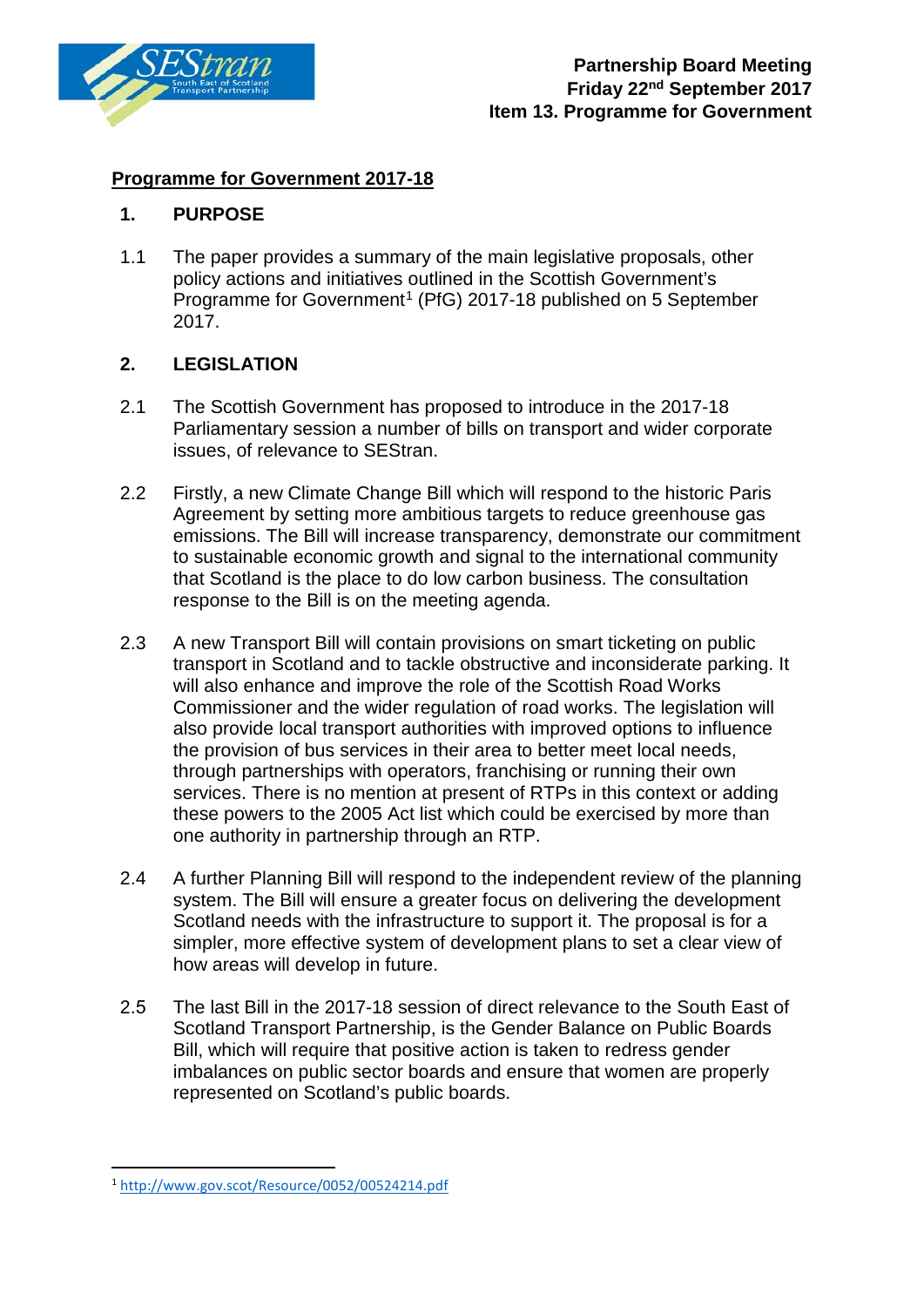## **3. NATIONAL PERFORMANCE FRAMEWORK**

3.1 The Programme for Government reaffirms the Scottish Government's commitment to putting the renewal of the National Performance Framework outcomes approach into legislation through the Community Empowerment (Scotland) Act 2015. The PfG outlines the targeted discussion which was undertaken in early 2017 and to which we responded with our views on the current NPF and national outcomes. This consultation, alongside the Fairer and Healthier Scotland conversations, has provided consultative material for a new set of proposed national outcomes for Scotland. The national outcomes review, as stated by Scottish Government previously, will provide the opportunity to embed the UN Sustainable Development Goals in the NPF, with many of these goals highly relevant to our own transport, climate and equality duties.

### **4. INITIATIVES**

- 4.1 The PfG outlines a new ambition for a low carbon economy centred around significant growth, investment and innovation of ultra- low emission vehicles, with a target to phase out the need for petrol and diesel vehicles by 2032. To support this there will be an expansion of electric charging infrastructure between now and 2022 in rural, urban and domestic settings. This fits well with our recent discussions with City of Edinburgh Council around their proposed EV charging network proposals. The associated economic initiatives also include the establishment of a National Investment Bank to support infrastructure investment. Alongside the Climate Change Bill, the third report on Policies and Proposals will be published in early 2018 to provide certainty to businesses and investors. Government also intends to stimulate procurement of ULEVs across the economy, increase test pilots for private motorist to trial ULEVs and provide finance for local solutions and small scale research and development.
- 4.2 The Scottish Government have also stated an intention to establish a "Just Transition" Commission to advise Scottish Ministers on adjusting to a more resource-efficient and sustainable model in a fair way which will help tackle inequality and poverty, and promote a fair and inclusive jobs market. This chimes with the rationale for us to seek the socio-economic duty from Scottish Ministers and some of our concerns around the potential socioeconomic exclusion of lower income groups from ULEV transition. The PfG also highlights the impact of pollution on health, not least more vulnerable groups such as the young and old.
- 4.3 There will be a final Energy Strategy published by the end of the year, as well as an Innovation Fund to deliver solutions such as battery storage and EV charging across Scotland. There is also mention of CAN DO innovation funding, which we recently unsuccessfully applied for to further develop the Thistle Assistance Card/App. There is also an enhancement on the 2016-17 PfG proposal for the first Low Emission Zone (LEZ) with a commitment to introduce LEZs in the four biggest cities by 2020 and into all other Air Quality Management Areas by 2023, where the National Low Emissions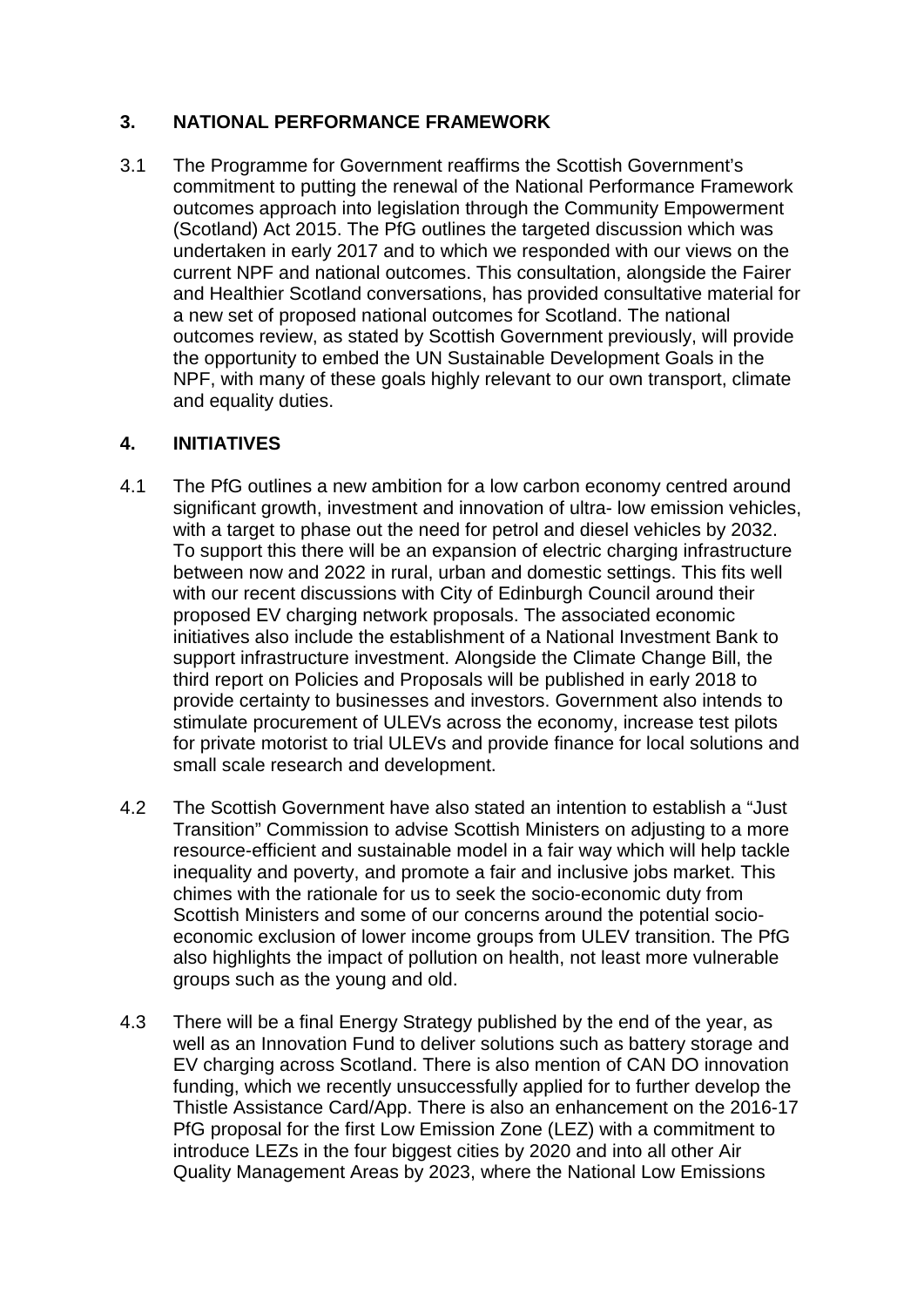

# **Partnership Board Meeting Friday 22nd September 2017 Item 13. Programme for Government**

Framework appraisals advocate such mitigation. There will be an Air Quality Fund established and an Engine Retrofitting Centre in Scotland as part of the LEZ implementation process.

- 4.4 The proposal for developing a programme to address 4G mobile coverage 'hot spots" by 2021 is welcome in terms of the use of mobile apps and Real Time Passenger Information systems. This is welcome for residents and visitors alike. On tourism, there are proposals to develop sustainable tourism action plans. The PfG also outlines the proposals for Regional Partnerships to work with Government to make the most effective use of existing city deal investment to tackle labour market challenges and skills shortages. There are commitments to secure deals for Clackmannanshire within our area and Tay Cities on the northern edge of our region.
- 4.5 Following the publication of the Scottish Consumer strategic assessment in Summer 2016, Scottish Government previously asked Transport Focus to undertake work looking at consumer advocacy and redress across transport services. The PfG outlines the intention to publish a consultation on how best to deliver the optimal approach to consumer protection and competition in Scotland so that real benefits can be delivered to consumers and businesses.
- 4.6 In terms of Active Travel, from 2018-19 investment will double from £40m to £80m per year. There will be an appointment of an Active Nation Commissioner to ensure delivery of world-class active travel infrastructure across Scotland. There will be an increased promotion of e-bikes, which fits well with the proposal for a regional e-bike scheme through our Grants scheme and also a recently submitted proposal for a further EU Interreg project. There will also be support for projects which help older people access active travel networks. The PfG also proposes to embed children's rights within Scottish society and this provides us with an opportunity to build on our co-design work with Young Scot to progress some transport actions to promote their well-being.
- 4.7 The PfG also highlights that the five largest bus operators, covering 74% of journeys, have already introduced multi-operator smart ticketing in cities and Edinburgh is set to follow in early 2018. There is also a commitment for continued work to deliver a national "e-purse" system for use on Saltirecards allowing cash free travel on public transport across Scotland. The National Concessionary Scheme is stated will continue to provide free travel to those who need it most, ensuring the scheme is sustainable in the longer term. There is also a commitment to pilot free bus travel for Modern Apprentices. The PfG in later pages, outlines a commitment to begin to implement the recommendations of the Independent Advisor on Poverty and Inequality. Some of the recommendations related to intergenerational equity and the issues of free travel for older people and the lack of similar equality for young people to improve their life chances.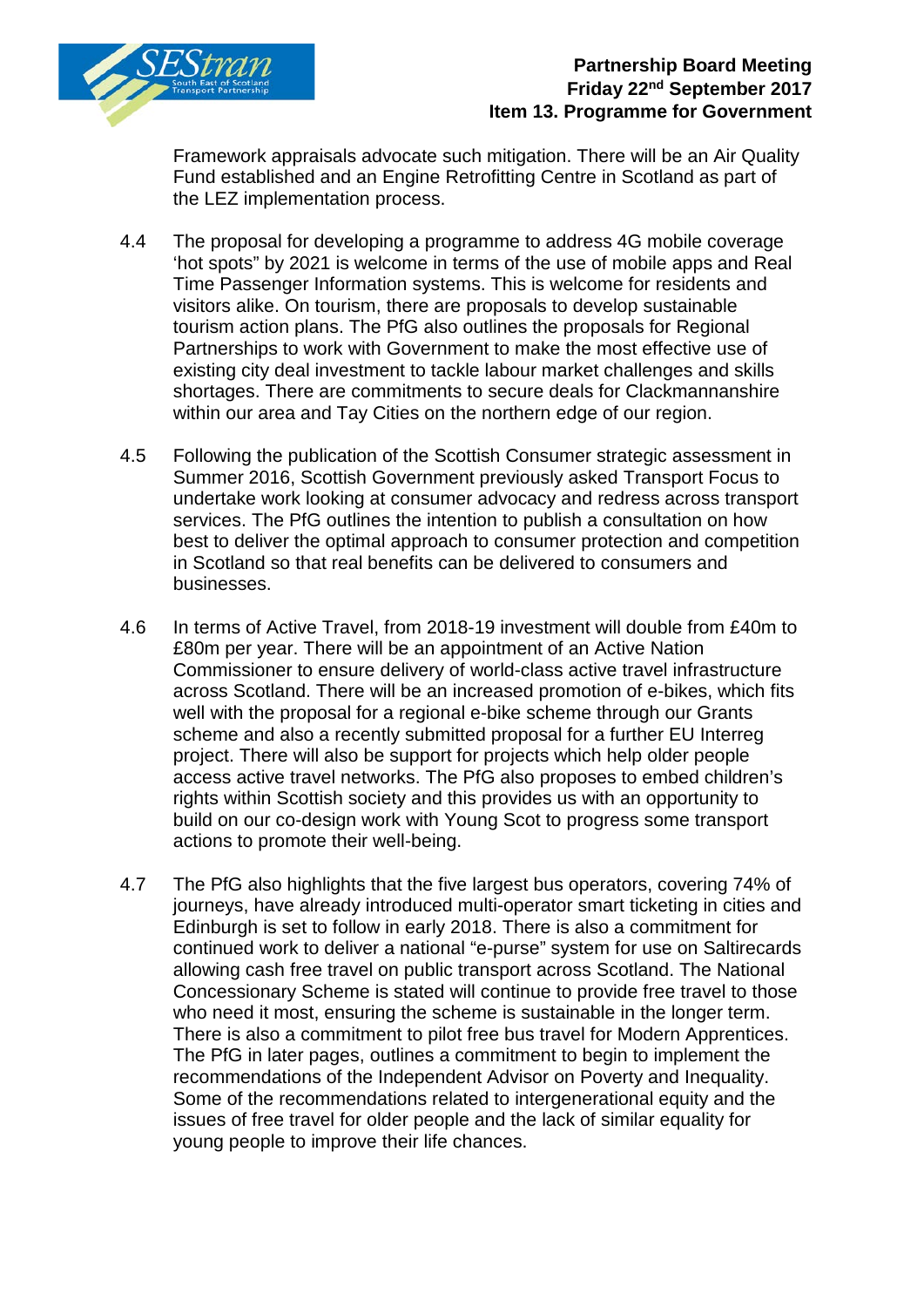- 4.8 With a greater corporate focus, the PfG outlines the Government's commitment to ensure that the Scottish public sector is resilient to cyber threats. The Performance and Audit Committee has considered our proposed response to the Action Plan for Scotland and the Cyber Essentials accreditation, all public authorities will need to achieve. The PfG also outlines a commitment to remove the 1% pay cap from 2018-19.
- 4.9 In terms of road safety, there is a continuing "zero vision" for road deaths, support for the member's bill on Seat Belts on School Transport, with expected implementation in 2018. The Government also intend to commence, once enabling legislation is in place, a new drug driving offence to come into force in 2019. In terms of general transport safety, the review of Hate Crime legislation and other actions associated with independent advice on Hate Crime, will have implications for the work we are proposing with stakeholders on a Regional Hate Crime on Transport Charter and potential reporting mechanisms.
- 4.10 The PfG also outlines the desire to set overarching public health priorities with local government to direct improvement across Scotland and establish a new, single, national population health improvement body by 2019. This could have implications for Active Travel policy/delivery. There is also a commitment to supporting the Rural Mental Health Forum which has potential linkages to transport accessibility and responsive mobility solutions.
- 4.11 Alongside the proposal for a new Planning Bill, the PfG outlines a commitment to review the National Planning Framework and strengthen its alignment with wider strategies and programmes. Examples being the second National Transport Strategy and the work to be commenced on the Strategic Transport Projects Review as outlined in the PfG.
- 4.12 The PfG also outlines a continued commitment to empowering communities and the importance of regional decision-making. There is a commitment to work with a number of stakeholders, including regional partnerships, to continue to reform the way Scotland is governed, focussing on delivering local decision making, not on behalf of a community, but by a community itself. As part of this commitment, a specific action is to decentralise power to a more local level in Scotland and launch a comprehensive review of local governance ahead of a Local Democracy Bill later in this Parliamentary term.
- 4.13 The PfG reiterates the Government's commitment to implement the socioeconomic duty in the Equality Act by the end of 2017. The duty will place a requirement on key parts of the public sector, including Scottish Ministers, to have due regard to reducing the inequalities caused by socio-economic disadvantage when taking strategic decisions. We have received support from SCOTS, COSLA and the Equality and Human Rights Commission Scotland for RTPs to be included within the duty.